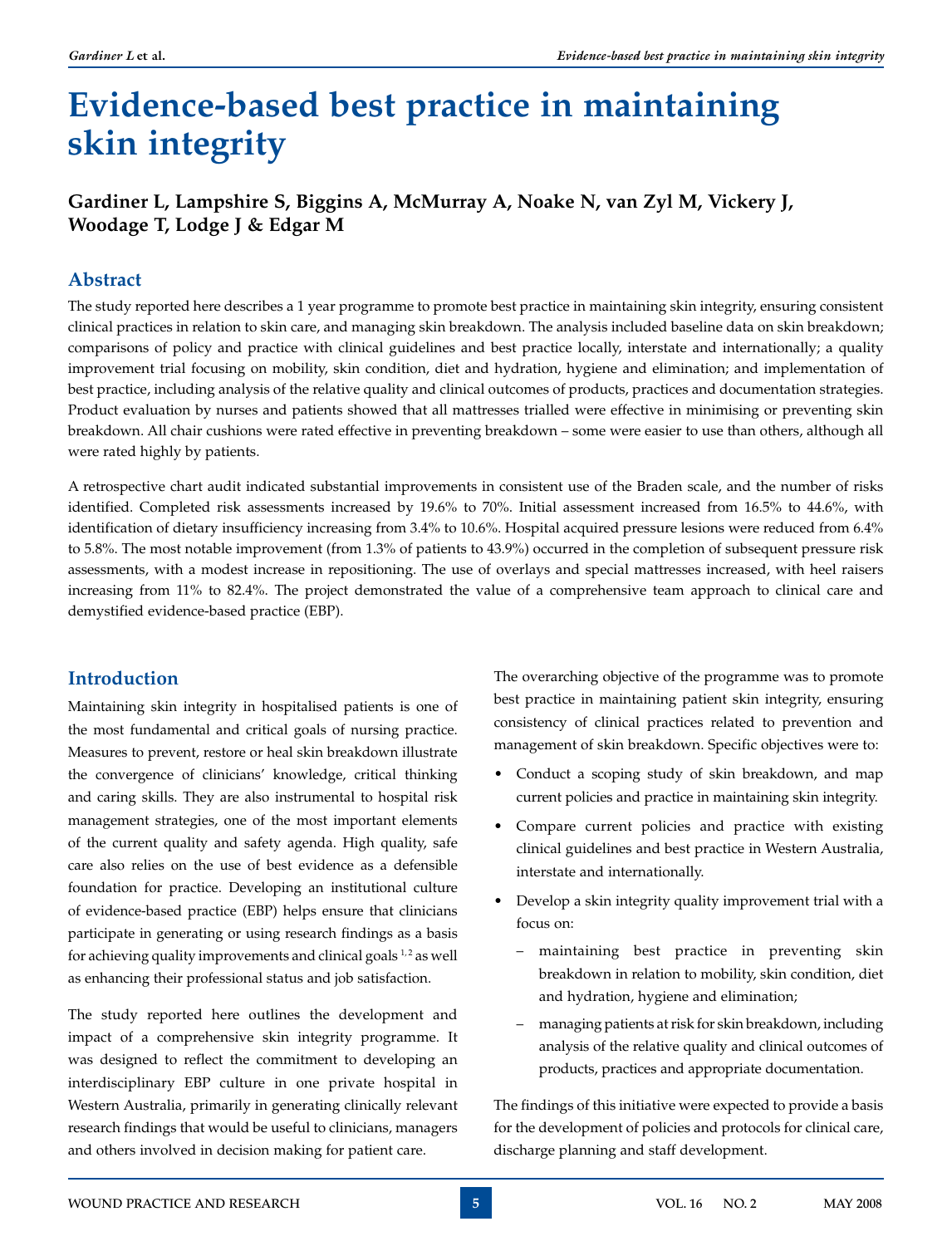Pressure ulcers and other skin breakdowns are among the most significant adverse events causing duress for patients and their carers and compromising patients' recovery from illness or injury. From a management perspective, skin breakdown is challenging both clinically and economically, particularly in extending patients' length of hospital stay and placing a burden on acute and community care 3-5. As the

**Leonie Gardiner** RN Clinical Nurse Specialist Private Hospital 1

**Sharron Lampshire** RN Clinical Nurse Specialist Surgical 1

**Ann Biggins** RN AFAAQHC Quality/Risk Management Coordinator 1

**Anne McMurray \*** AM RN PhD Peel Health Campus Chair in Nursing 2

**Norah Noake** RN Wound/Continence Specialist<sup>1</sup>

**Margaret van Zyl** RN Executive Sponsor<sup>1</sup>

**Janice Vickery** BScN Manger, Education and Development<sup>1</sup>

**Thomas Woodage** RN Registered Nurse<sup>1</sup>

**Julie Lodge** EN Clinical Practice Technician 2

**Michele Edgar** RN Registered Nurse<sup>1</sup>

Organisations: 1. Peel Health Campus, Lakes Rd, Mandurah, WA 2. Murdoch University School of Nursing

## Roles:

Project management: LG, MV, AB, SL, NN Research, writing: LG, AM, AB Audit and analysis: AB, NN, ME, TW, JL Staff development: JV

\* Corresponding author

population ages, the financial and quality of life burden can be expected to rise proportionately<sup>6</sup>.

Although clinical guidelines can help ensure quality and safety of patient outcomes, the absence of rigorously developed and contextually appropriate guidelines leaves many clinical practices based on the experiences and opinions of clinicians 7. This is problematic in an EBP era, given the relative ease of adapting evidence from clinical trials in one setting to improve practice elsewhere. Many studies adopt a relatively narrow focus, placing disproportionate emphasis on the biomechanical aspects of care rather than comprehensive strategies for preventing wound breakdown based on local knowledge and conditions 8-10. One exception is an innovative project in South Australia, which achieved positive results from a 13 member inter-institutional collaboration to evaluate implementation of evidencebased wound management guidelines and prevention and management of pressure ulcers<sup>11</sup>.

Another important focus of research has been the evaluation of equipment used to manage the risks of skin breakdown. A Cochrane Review of physical aids for wound prevention indicates that using mattresses with certain characteristics (e.g. foam surfaces) can reduce the incidence of pressure ulcers in people at risk, but this research found insufficient evidence to draw conclusions on a wider range of preventive measures in different settings, a conclusion also drawn by other researchers 12-16. Research by the Royal College of Nursing (RCN) in the UK and the National Institute for Clinical Excellence (NICE) has provided a basis for equipment guidelines which have been adopted by NSW Health <sup>17</sup>. However, although comprehensive, the RCN recommends contextualising the guidelines for local circumstances, resources, services, policies and protocols as well as patients' preferences and circumstances 18.

Documentation of skin integrity is another under researched area that should be based on contextualised knowledge. Inconsistent documentation or inadequate use of admission, transfer and discharge data have the potential to lead to omissions of assessment, a lack of detection of risks, inappropriate care and/or discontinuities in maintaining healthy skin care  $9$ ,  $19-21$ . The three major reasons for poor documentation have been identified as – variable use of different risk assessment and grading tools; the inappropriate generalisation of risk assessment data to different patient groups; and the inability of practitioners to gauge the specific nature of the risk 16.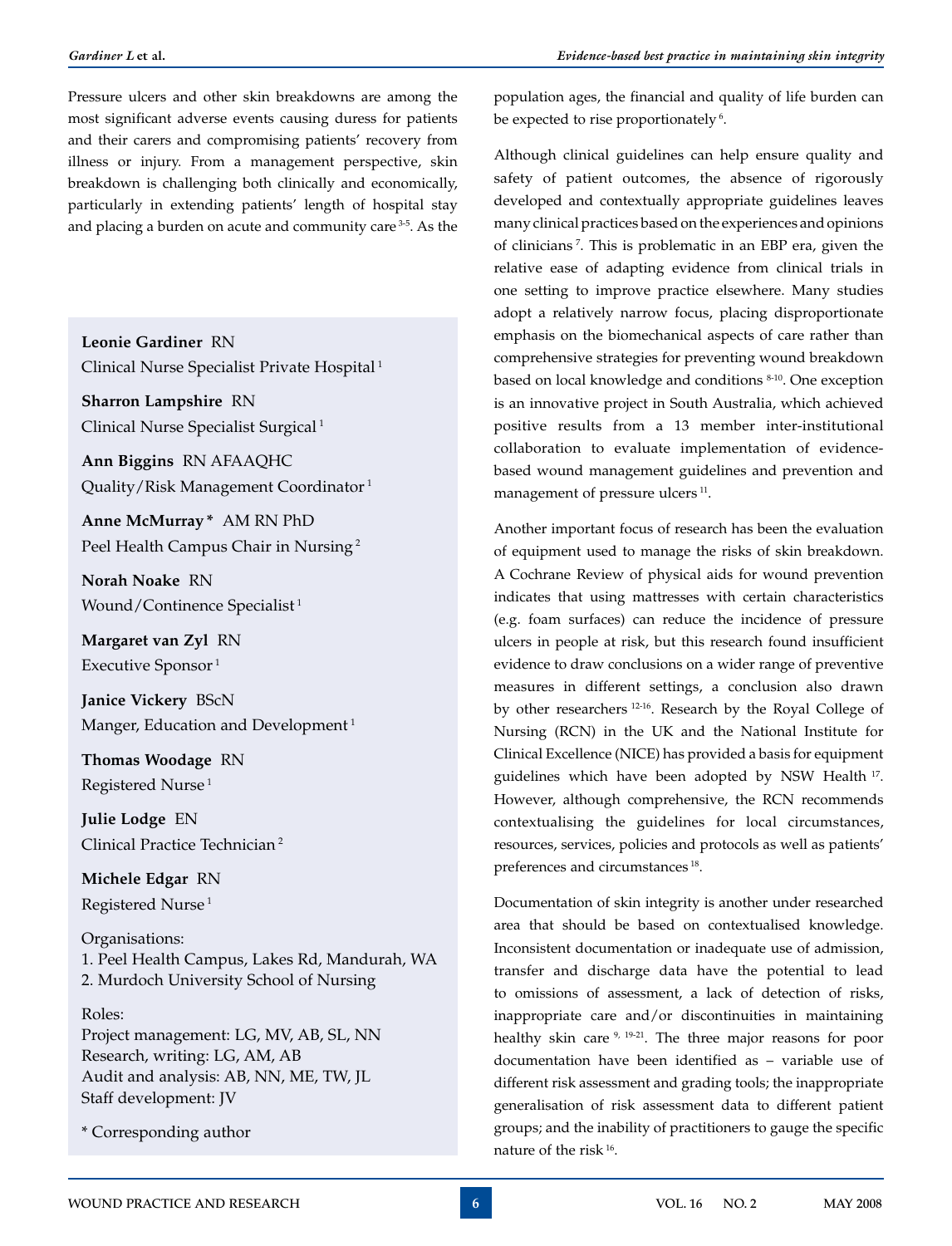Another problem with existing research has been the disproportionate focus on randomised clinical trials (RCTs), which may compromise ethical standards of care. Despite the merits of RCTs, there is a need for different types of evidence, including explanations of patient/provider perceptions and organisational factors which will help ensure that no patient's needs are excluded from care 22-23.

# **Method**

## **Study design**

The study gathered data on clinicians' knowledge and current practices in skin maintenance and its documentation, and analysed clinical indicator data for the hospital involved. These were compared with data from a review of best practice in maintaining skin integrity. Implementation of quality improvement processes was informed by a nurse and patient evaluation of equipment, by the introduction of a consistent documentation system and by a comprehensive staff education programme. Specific steps were as follows:

- • Literature search for EBP in the management and prevention of pressure ulcers.
- • Evaluation of current nursing admission and discharge documentation of skin integrity.
- • Development of an audit tool to evaluate current admission documentation as a baseline against which to monitor improvements.
- • Analysis of pre-project and post-project chart audit of private patients with a length of stay greater than 2 days to determine improvements in assessment and intervention of pressure lesions on admission and acquired in hospital.
- Interactive staff education and development sessions conducted at intervals on all shifts.
- Pressure reducing equipment trial, with evaluation by patients and clinical staff.

## **Staff education**

Prior to the introduction of the formal project, an education programme was initiated to reflect skin integrity as a major priority in the hospital's strategic clinical goals. First, staff attended an in-house wound care/pressure prevention education sessions conducted by an external wound management specialist (Dr Keryln Carville).

Following the workshop, a copy of the *Wound Care Manual*<sup>24</sup> was purchased for each clinical unit as a primary reference tool. Two clinical staff members from the private hospital (co-located with the public hospital) were then sponsored to attend the wound management/pressure prevention master classes conducted through Silver Chain Nursing Association. They participated in ongoing staff development sessions provided to nurses on all three shifts, to enhance awareness of skin care and wound prevention. The staff development sessions were supplemented by newsletters and inclusion of agenda items related to clinical improvements in this area in the management committee.

# **Project planning**

Funding for a comprehensive programme in maintaining skin integrity was secured from Medibank Private. A project team was identified to oversee project planning and implementation, which included the quality/risk manager and clinical nurse specialists (CNS) from both the private and public hospital, the executive project manager who coordinated the study, the admissions/discharge coordinator, a clinical professor, and two other clinical nurses who assisted with data collection and analysis. The team liaised with the policy manager to gather and analyse current policies and to maintain ongoing communication between policies and practices, particularly in making the transition to best practice protocols. This step was based on recent research demonstrating the link between using best practice protocols and a reduction in medical patient mortality 25. Best practice data were collected from a literature search of MEDLINE, CINAHL and Joanna Briggs Institute databases (Appendix 1).

A pre-intervention retrospective chart audit of documentation of skin integrity and management was undertaken on 236 charts over a 3 month period, and compared with 207 charts post-project collected over a similar length of time. Audit data included the incidence of skin breakdown, use of an assessment tool, the relationship between recording risk and the incidence of pressure lesions on admission, during hospitalisation and at discharge. Descriptive statistics were analysed using SPSS (v14), including independent samples *t* tests, frequencies, crosstabs and correlations. Data on assessment of risk, incidence and management of skin breakdown were also linked to variance rates and outcome data as per the Australian Council on Healthcare Standards monthly clinical indicator reporting.

# **Equipment trial**

Equipment from Huntleigh Health Care and River Abilities was secured free of charge for the trial by the CNS of the private hospital which was selected as the site for the study. Other devices were loaned from the Independent Living Centre for a nominal charge. Equipment included the following:

Alpha X-Cell alternating cell overlay mattress: a pressure relieving mattress overlay system for medium/high risk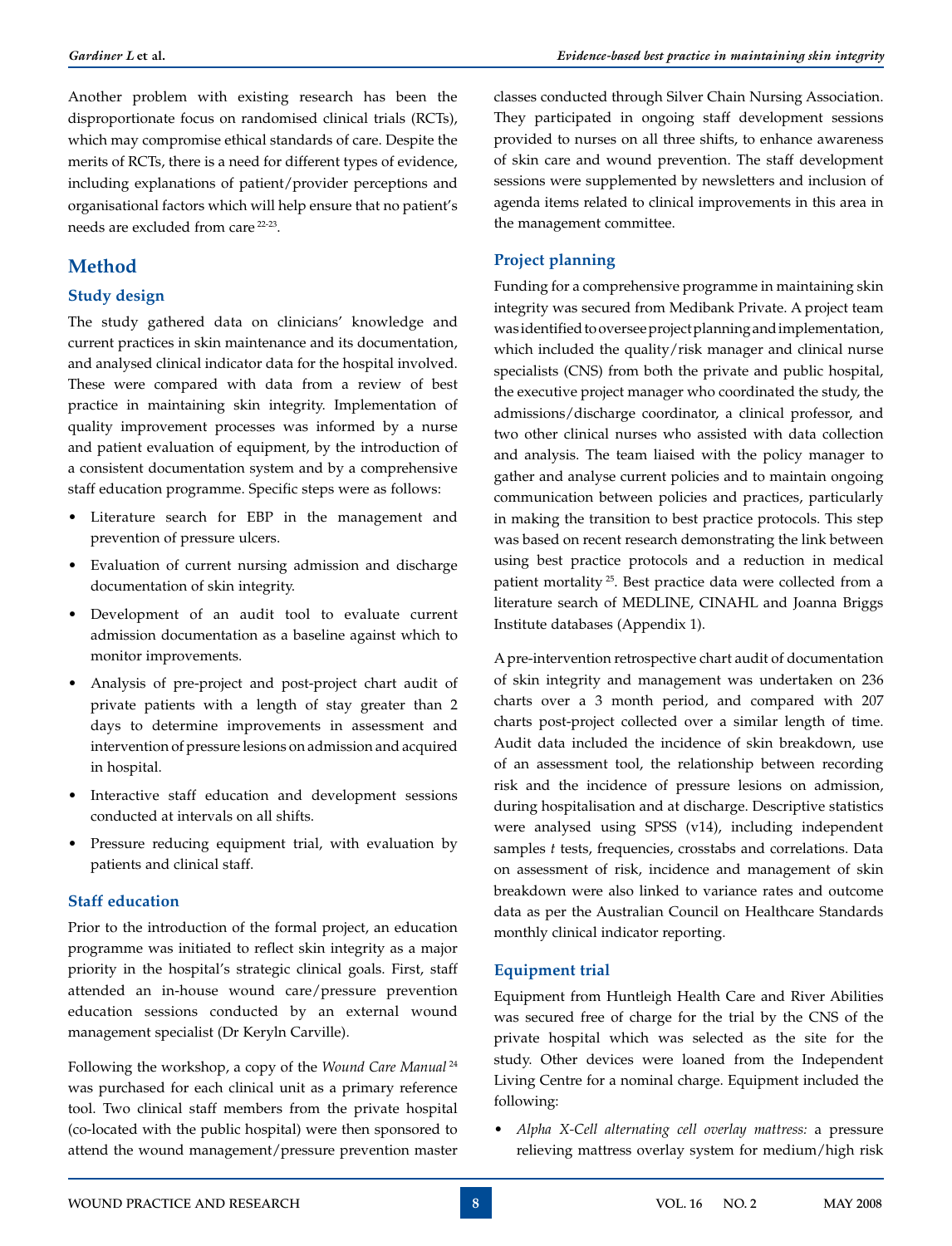patients. Alternating systems are effective in relieving pressure as the individual cells gently inflate and deflate over a 10 minute cycle. The period of deflation allows the skin to re-oxygenate and perfuse, thus preventing breakdown and enhancing healing.

- • *Harvest Supreme alternating cell overlay mattress:* a pressure relieving mattress overlay system for medium/high risk patients.
- • *ProCair 5000 alternating cell overlay mattress:* a comfortable pressure relieving mattress for medium/high risk patients.
- • *ProCair 8000 premium alternating mattress:* a replacement mattress for patients at high risk of developing pressure ulcers or with existing ulcers.
- • *Pentaflex mattress:* a pressure reducing foam mattress made from high density contoured foam, suitable for those patients deemed medium to high risk. This mattress was trialled on all patients, including medical and surgical patients. When used with high risk patients, repositioning needs to occur more frequently than with an alternating system.
- *Regency chair:* a supportive chair with gel and foam seat cushioning on a steel framed mobile base. Manually operated gas assist tilt allows the chair to recline into a lying position. Also features fold down arms and swing away wings to allow side transfers.
- *Deluxe air bed:* a lightweight mobile air and foam combination chair designed to assist in pressure reduction. It has a manually operated (hydraulic) gas assist reclining backrest and tilt mechanism and reclines to a sleeping position. The drop down arm rests and swing away wings facilitate side transfers.
- • *Vicair liberty cushion:* a lightweight cushion utilising fluid air technology. Suitable for users at low to medium risk.
- *Relax gel cell cushion:* a cushion made from gel and air that needs to be inflated with the pump provided and then deflated once the patient has been positioned. To adjust the correct pressure, the nurse is required to place two fingers under the patient's buttocks once they are positioned and then deflate until there is approx 1.5cm of air between the patient and the base of the cushion.
- Airtech cushion: a pressure reducing cushion for patients up to medium risk. The cushion is pumped by means of the integrated pump prior to patient positioning, then deflated to the correct pressure once the patient has been seated.
- *Gel cell cushion:* a cushion made of gel for high risk patients. It is ready to use.

• *Relax duogel cushion:* a cushion made from foam and gel for medium to high risk patients and requires no preparation prior to use.

The CNS publicised the equipment trial at the ward level during a series of meetings. Each piece of equipment was left in the ward with a sheet to record use, evaluation of the nurses' perceptions of effectiveness and ease of handling, and any feedback from patients using the device. A display folder was also created for the staff room with photos of each piece of equipment with provision for staff feedback and comments. In addition, a rating sheet for staff and patient input was included on the charts of 21 patients on whom the equipment was used during the trial. Feedback was sought on the effectiveness of the equipment in preventing skin breakdown, ease of handling, cleaning, transporting patients, positioning or other general comments on any aspects of the equipment. At monthly intervals, consultative meetings were held with a reference group of registered and enrolled nurses using the equipment to communicate progress of the project and to encourage group feedback on the equipment.

## **Chart audit data**

The audit tool was developed, pilot tested with several patient charts, then refined by the project group in weekly consensus conferences (Appendix 2). Chart audit data were analysed using SPSS (v14). Descriptive statistics (frequencies, cross tabulations) were used to measure pre-and post-programme results. Independent samples two-tailed *t* tests for equality of means were conducted for age and length of stay, with no significant differences found between the two data sets.

# **Findings**

## **Equipment trial**

Feedback from the nursing staff included 65 comments documented in the staff evaluation folder and 21 comments provided in the patient charts. These were categorised as either positive or negative for patient preference/satisfaction and nurse preference/satisfaction.

The Vicair cushion was rated least satisfactory, with five negative comments from nurses and two from patients, primarily because of difficulty in positioning. The Regency chair attracted mixed responses, with an equal number of favourable comments from nurses (6) as negative comments, again on the basis of positioning. The Duogel cushion received only favourable ratings; four from nurses and two from patients. The Harvest Supreme mattress received four favourable responses from patients, but mixed ratings from nurses, with five commenting on its ease of operation, but four concerned about the need for an alarm if the CPR cord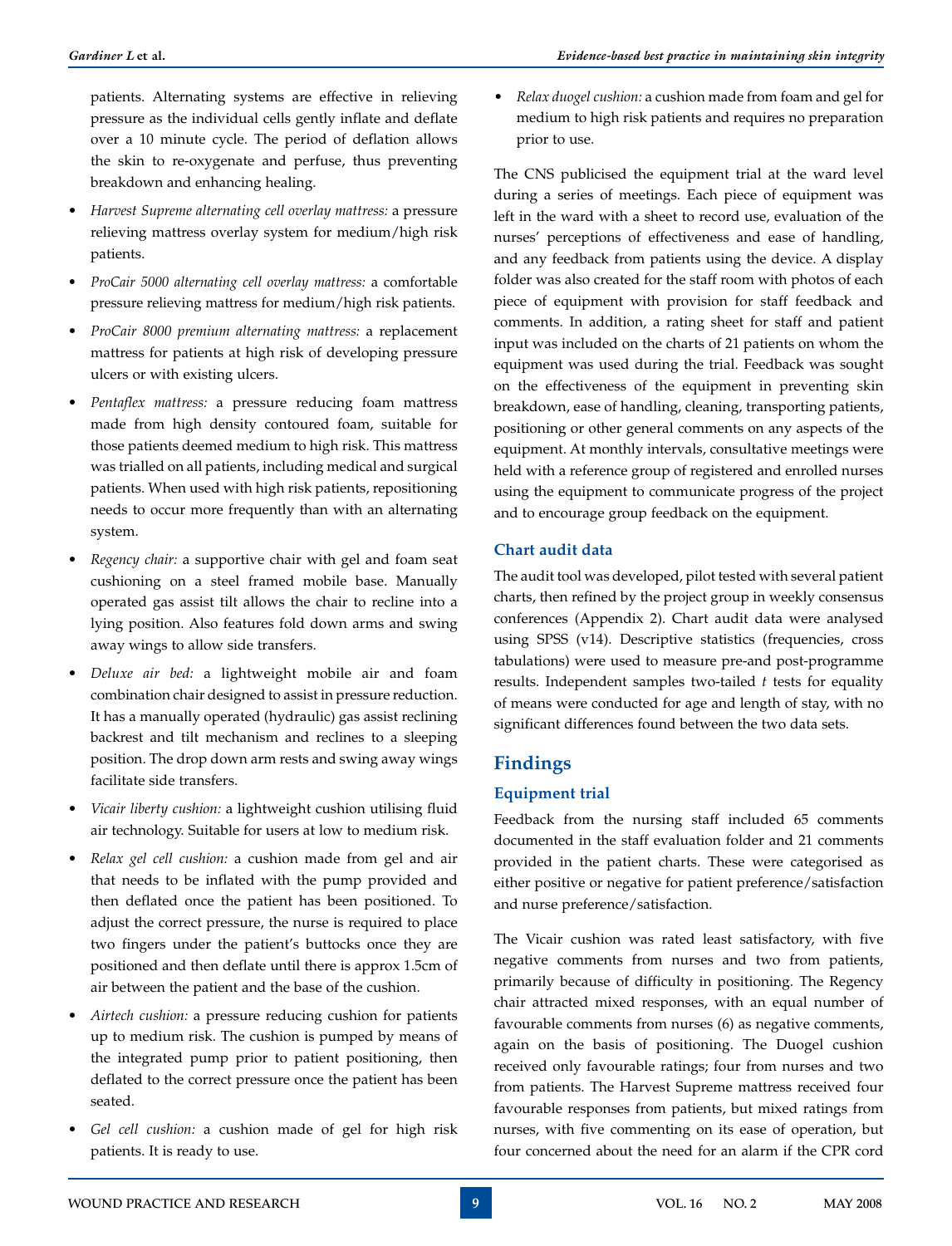is accidentally detached. The Deluxe air bed was seen as comfortable by two patients and rated positively by nurses, with the exception of the foot plates which got in the way of the hoist. The Alpha XCell mattress was very highly rated for comfort by patients (3) and nurses (6), but it was also noted that, like the Harvest Supreme, this piece of equipment needed an alarm if the CPR cord was dislodged. These ratings were also reflected in the nurses' comments on the patient charts.

#### **Chart audit findings**

The chart audit data showed that all had evidence of a nursing history being taken on admission. As per best practice guidelines (Appendix 1), and a critique of different scales 18, the Braden Scale was adopted to assess risks to skin integrity in conjunction with the preventative programme and local, contextual factors.

Evaluation of pre- and post-project analyses of chart data indicated substantial improvements in all areas measured, and consistent use of the Braden scale with a corresponding improvement in the number of risks identified post-project. Skin integrity risks identified at the time of initial assessment increased from 16.5% to 44.6%. These, and subsequent inhospital risk assessments, improved by 19.6% to achieve an assessment rate of 70%. Dietary insufficiency identified at time of assessment increased from 3.4% to 10.6%. The advent of improved risk identification and ongoing staff development facilitated an increase in the provision of preventive pressure management strategies, with subsequent assessments increasing to 43.9% (Figure 1).

A shift in the type of preventive management strategy provision was the next most significant change following the project. The application of transparent film dressing to heels was the most widely used strategy prior to the project, and its use dramatically decreased. The use of specialised equipment such as heel raisers became the primary preventive management strategy, increasing from 11% to 82.4%. The use of specialist overlays and mattresses was also significantly increased; a modest increase from 20.3% to 23.7% in the practice of repositioning patients was evident (Figure 2).

The incidence of acquired pressure lesions for hospitalised patients reduced from 6.4% to 5.8%. Marked improvement was also noted in relation to documenting identified lesions appropriately so that ongoing review and assessment could be conducted. Pre-project audit findings had identified that 2.1% of patients who acquired pressure lesions had received only initial treatment, with no evidence of follow-up assessment or detailed progress of healing. Post-project audit results confirmed that all patients who acquired lesions had

appropriate documentation to facilitate ongoing assessment and care provision (Figure 3).

The occurrence of Stage II lesions in particular was markedly lower (Figure 4). Whilst the frequency of Stage I lesions remained the same, this may in part be attributed to an increased awareness and reporting by staff. As indicated in Figure 4, no patients acquired Stage III or IV lesions. Prior to the development of the skin integrity programme, the hospital initiated a falls prevention programme as part of its quality/risk management initiatives  $26$ . This programme resulted in a major reduction in hospital falls, which was also a component of managing skin integrity.

# **Discussion**

This research project has resulted in immediate improvements to quality and safety of patient care, while helping to demystify the processes involved in implementing an evidencebased best practice protocol for maintaining skin integrity. In addressing an area of interest to all nurses on all wards,





*Figure 2. Pressure management strategies used pre- and post-project.*

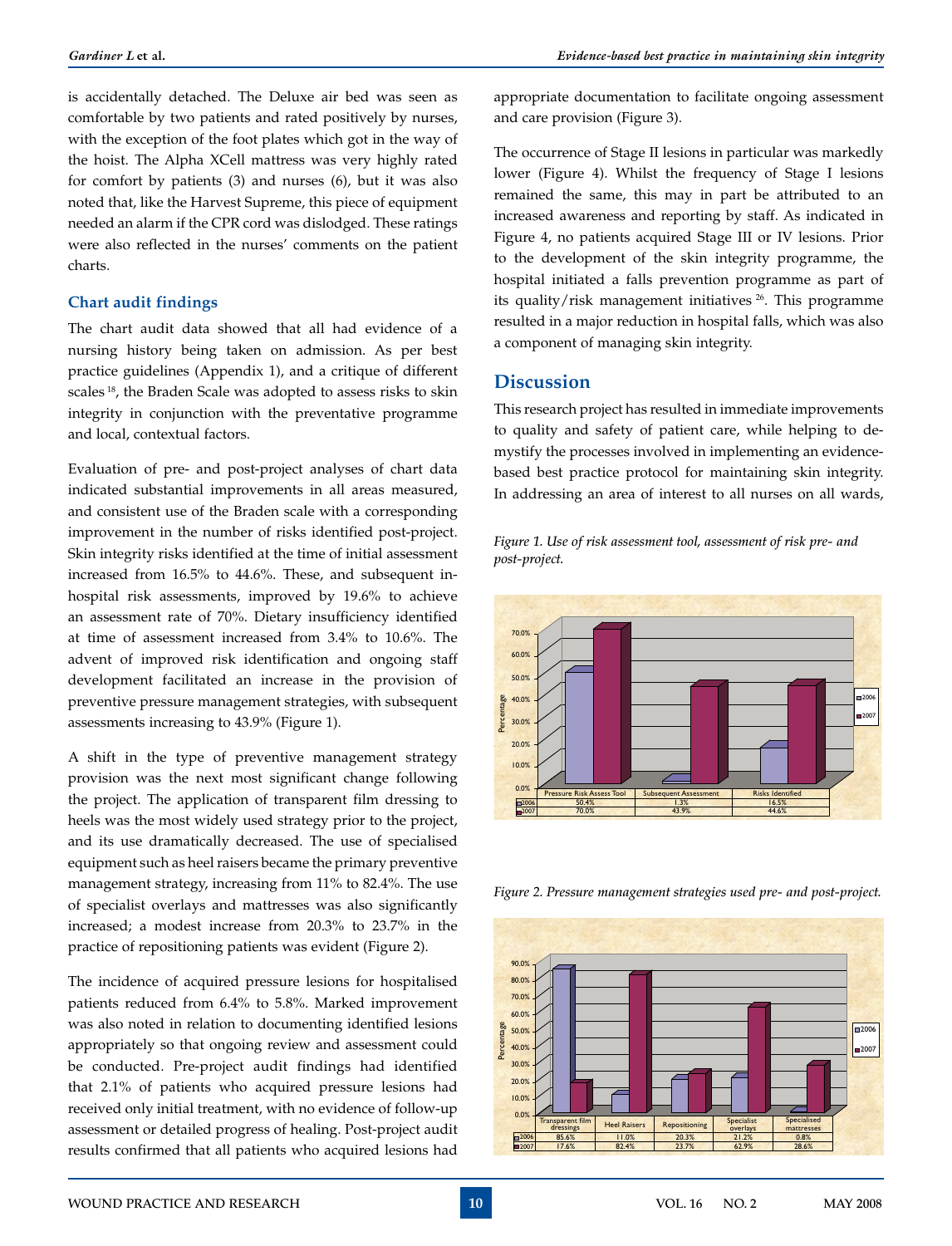the project has also succeeded in building greater team cohesion. This was seen to enhance management strategies and complement other initiatives, such as falls prevention, in focusing the research agenda on quality improvement and risk management to be consonant with local, state, national and international guidelines for quality improvement 19-20.

Specific practice changes have included use of the Braden scale as the risk assessment tool for the identification of those patients at risk of development of pressure ulcers. This is completed on admission, following changes in condition, and at regular intervals throughout the admission. The protocol for patient assessment and documentation has also been modified to reflect best practice in identifying those patients at risk of developing pressure ulcers, falls, manual handling and malnutrition (Appendix 1). Included in this protocol is a flow chart for nursing actions in relation to each risk identified. This involves a turning chart which also prompts

*Figure 3. Skin lesions acquired in hospital pre- and post-project.*



*Figure 4. Pressure lesions acquired in hospital according to Stage.*



the re-evaluation of skin assessment at each position change, and a malnutrition screening tool adapted from Ferguson *et al.* 27 to identify those patients requiring referral to the dietician for consultation and development of a nutrition management plan.

The equipment trial data are provided with the limitation of a small number of patient ratings, due to the heavy workloads of clinical staff. All ratings were relative to other pieces of equipment and not intended as an indictment of any one type of equipment. From the feedback, one could conclude that ease of positioning and patient comfort are the two most important elements in developing equipment for patients who must remain in bed; this feedback can be of some use to manufacturers. Becoming involved in the rating has also underlined the importance of clinical input into purchasing decisions.

Finally, in the context of conducting this study, the research team attracted interest from nursing staff in other areas of the hospital who realised that the study provided a context for sharing expertise. This was most evident in the staff development sessions, all of which were enhanced by the participation of clinical staff from the private hospital where the study had been conducted. The authors contend that this study exemplifies the comprehensive approach that should be taken to all primary clinical issues in order to circumvent the limitations of single factor studies which fail to inform change at all levels, and which build congruence of purpose from the bedside to senior management.

### **Acknowledgements**

The authors would like to acknowledge Medibank Private which provided funding for the project. The clinical team would also like to thank Huntleigh Health Care and River Abilities who donated equipment for the trial.

#### **References**

- 1. Johnson M & Griffiths R. Developing evidence-based clinicians. Int J Nurs Pract 2001; **7**:109-118.
- 2. Osborne Y & Gardner G. Developing a culture of inquiry to sustain evidence-based practice. In: Courtney M (Ed). Evidence for Nursing Practice. Melbourne: Churchill Livingstone 2005:135-45.
- 3. Graves N, Birrell F & Whitby M. Effect of pressure ulcers on length of hospital stay. Infect Cont Hosp Epidemiol 2005; **26(3)**:293-97.
- 4. Joanna Briggs Institute. Pressure sores part 1: prevention of pressure related damage. Best Pract 2005; **1(1)**. ISSN 1329-1874.
- 5. Sharp C, Burr G, Broadbent M, Cummins M, Casey H & Merriman A. Clinical variance in assessing risk of pressure ulcer development. Br J Nurs 2005; **14(6) (tissue variability suppl)**:4S-12S.
- 6. Franks PJ, Winterberg H & Moffatt CJ. Health related quality of life and pressure ulceration assessment in patients treated in the community. Wound Repair Regen 2002; **10(3)**:133-40.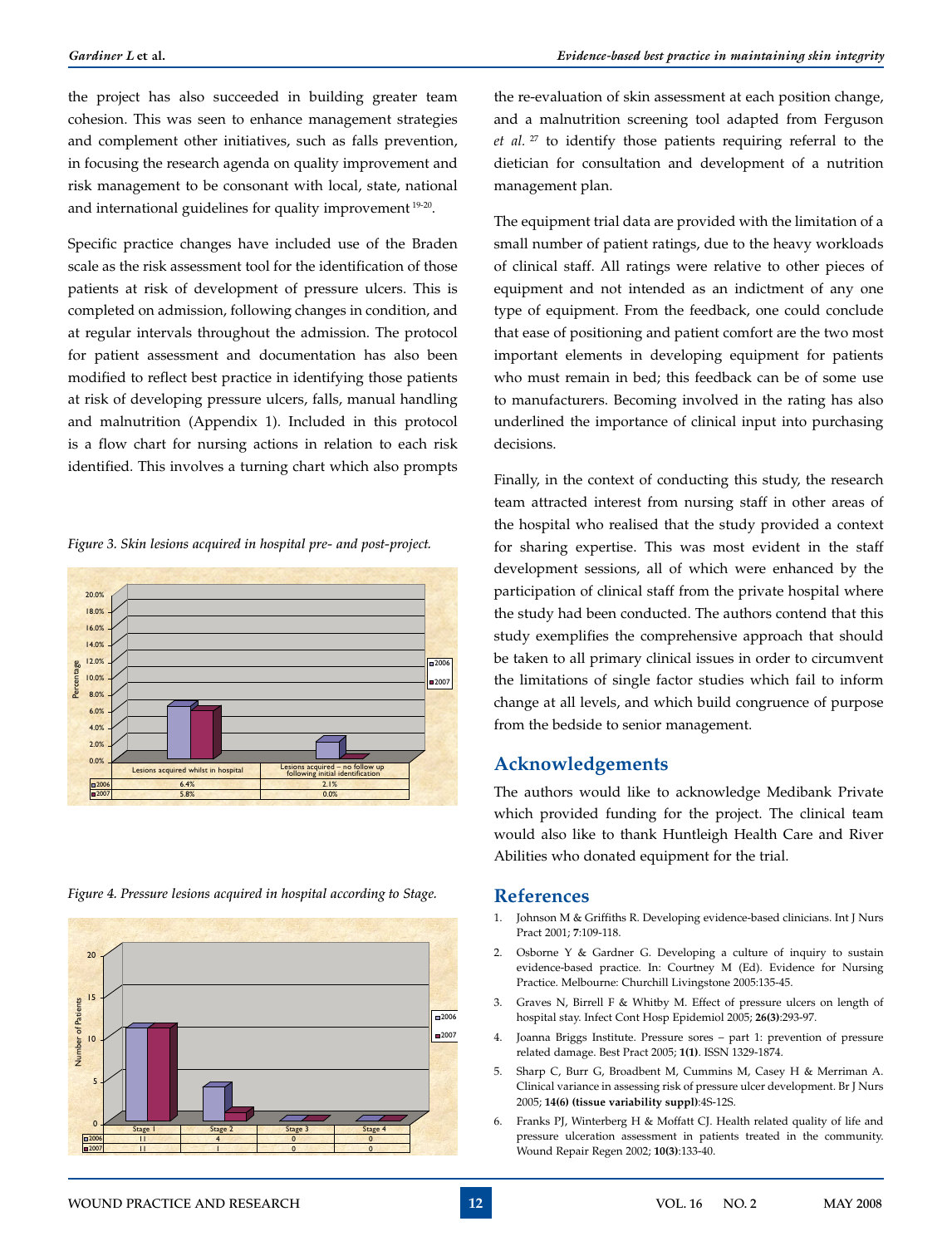- 7. Black N, Murphy M, Lamping D, McKee M, Sanderson C, Ashkam J & Marteau T. Consensus development methods: a review of best practice in creating clinical guidelines. J Health Serv Res Policy 1999; **4(4)**:236-48.
- Thompson D. A critical review of the literature on pressure ulcer aetiology, J Wound Care 2005; **14(2)**:87-90.
- 9. Gunningberg L, Lindholm C, Carlsson M & Sjoden P. Risk prevention and treatment of pressure ulcers – nursing staff knowledge and documentation. Scand J Caring Sci 2001; **15**:257-263.
- 10. Gunningberg L. Are patients with or at risk of pressure ulcers allocated appropriate prevention measures? Int J Nurs Pract 2005; **11(2)**:58-67.
- 11. McErlean B, Thomas L, Page T & Simunov K. Collaborating to improve pressure ulcer prevention practices: the South Australian experience. Primary Intention 2006; **14(2)**:67-73.
- 12. Cullum N, McInnes E, Bell-Syer SEM & Legood R. Support Surfaces for Pressure Ulcer Prevention. The Cochrane Database of Systematic Reviews 2004, Issue 3. Art. No.: CD001735.pub2. DOI: 10.1002/14651858.CD001735. pub2.
- 13. Langer G, Schloemer G, Knerr A, Kuss O & Behrens J. Nutritional Interventions for Preventing and Treating Pressure Ulcers. The Cochrane Library 2006 (ISSN 1464-780X).
- 14. DePalma J. Research corner. Evidence to guide wound care. Home Hlth Care Manage Pract 2005; **17(3)**:227-29.
- 15. James J. A static-led approach to pressure ulcers: an evaluation after 3 years. Br J Nurs 2004; **13(2)**:1221-25.
- 16. Bell J. The role of pressure-redistributing equipment in the prevention and management of pressure ulcers. J Wound Care 2005; **14(4)**:185-188.
- 17. New South Wales Health, Prevention of Pressure Ulcers, Guide for Acute Care Settings. Accessed online 13 February 2006, at www.health.wa.gov. au/safetyandquality/programs/pressure\_ulc.
- 18. Royal College of Nursing. The Management of Pressure Ulcers in Primary and Secondary Care: A Clinical Practice Guideline 2005. London: RCN.
- 19. Defloor T & Grypdonck MF. Validation of pressure ulcer risk assessment scales: a critique. J Adv Nurs 2004; **48(6)**:613-21.
- 20. Gebhardt K. Pressure ulcer research: where do we go from here? Br J Nurs (Tissue Viability Suppl) 2004; **13(19)**:S14-S18.
- 21. Tripp-Reimer T & Doebbeling B. Qualitative perspectives in translational research. Worldviews Evid Based Nurs 2004; **Third Quarter (Suppl)**:S65- S72.
- 22. Standards Australia / Standards New Zealand. Guidelines for Managing Risk in Health Care. Canberra: Standards Australia, 2001.
- 23. Department of Health Western Australia. Clinical Risk Management Guidelines for the Western Australian Health System. Perth: DOHWA 2005.
- 24. Carville K. Wound Care Manual (5th ed). Perth. Silver Chain Nursing Association 2005.
- 25. Tourangeau A, Doran D, McGillis Hall L, O'Brien Pallas L, Pringle D, Tu J & Cranley L. Impact of hospital nursing care on 30-day mortality for acute medical patients. J Adv Nurs 2007; **57(1)**:32-44.
- 26. McKinley C *et al.* Evidence-based management practice: reducing falls in hospital. Collegian 2007; **14(2)**:20-25.
- 27. Ferguson M, Capra S, Bauer J & Banks M. Development of a valid and reliable malnutrition screening tool for adult acute hospital patients. Nutrition 1999; **15**:458-64.28.
- 28. Registered Nurses Association of Ontario. Nursing Best Practice Guideline for Risk Assessment and Prevention of Pressure Ulcers. Toronto: RNAO, 2005.

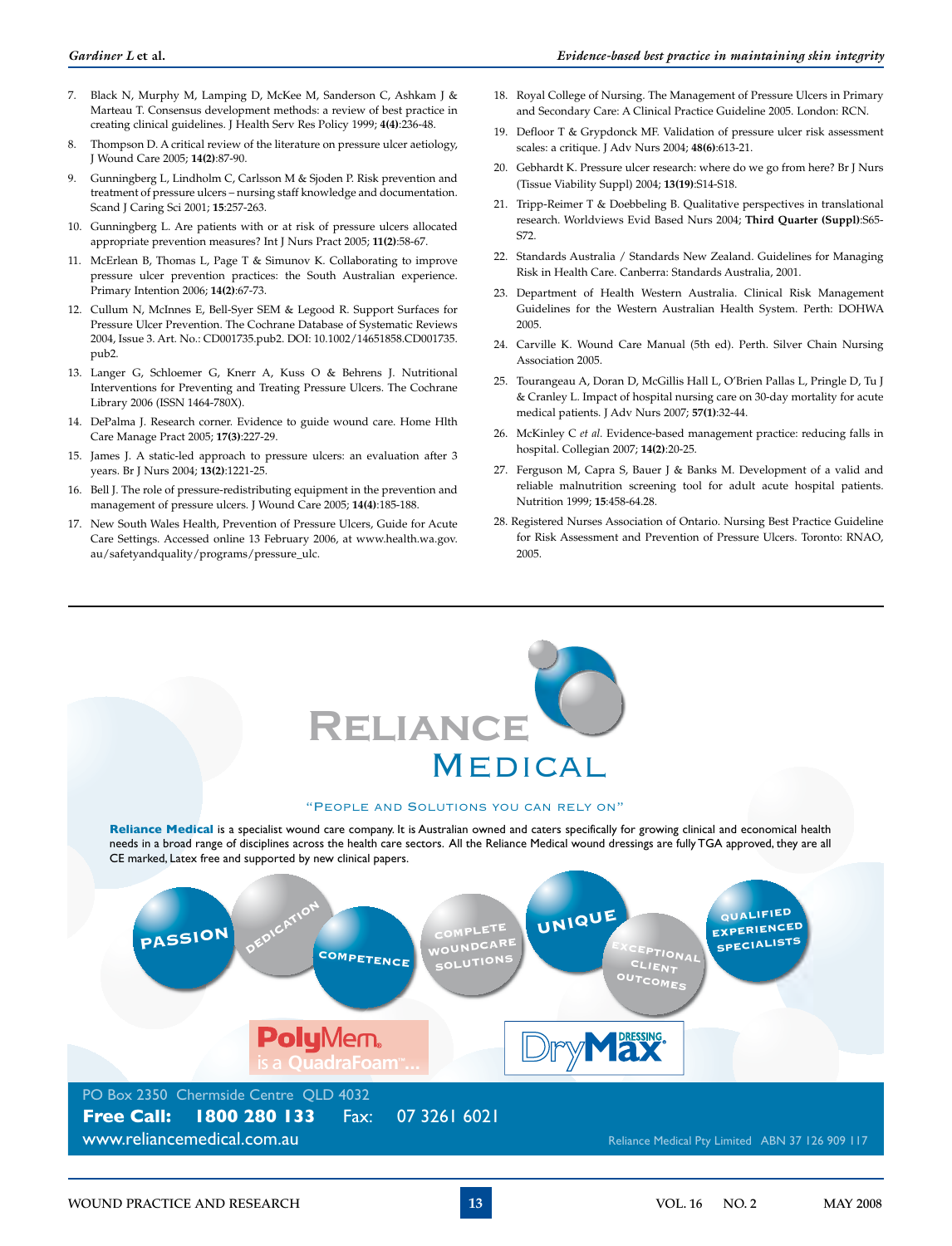#### *Appendix 1. Best practice guidelines for maintaining skin integrity.*

#### **Assessment**

Complete head-to-toe on admission and daily afterwards for those at risk:

- Clinical judgement and the Braden Scale should be used for risk assessment.
- Surgical clients or those restricted to bed should be assessed for pressure, friction and shear in all positions and during lifting, turning and repositioning.
- Staging of pressure ulcers should be according to RN & NICE best practice guidelines.
- All data should be documented at the time of assessment and reassessment.

#### **Planning**

- An individualised plan of care should be based on assessment data, identified risk factors and client's goals, developed in collaboration with the client, significant others and health professionals.
- The nurse should use clinical judgement to interpret risk in the context of the entire client profile, including client goals.

#### **Interventions**

The care provider should:

- For high risk patients, minimise pressure through a positioning schedule.
- Use proper positioning, transferring and turning techniques, in consultation with OT and physio, for transfer, positioning, devices and optimising client independence.
- Consider the impact of pain pain control should be monitored on an ongoing basis using a valid assessment tool.
- Consider the client's risk for skin breakdown related to the loss of protective sensation or the ability to perceive pain and to respond in an effective manner (impact of analgesics, sedatives, neuropathy etc).
- Consider the impact of pain on local tissue perfusion.
- Avoid massage over bony prominences; use pillows or foam wedges over prominences and devices to totally relieve pressure on heels and bony prominences of feet.
- Surgical clients or those at risk of pressure ulcers should have replacement mattress with low interface.
- For those restricted to bed, care should be interdisciplinary. Devices should enable independent positioning, lifting and transfers. Patients should be repositioned every 2 hours or sooner if at high risk – 30 degree turn to either side, maintaining head of the bed to lowest elevation (30 degree or lower) consistent with medical conditions and restrictions. Use lifting devices to avoid dragging clients during transfer and position changes. Do not use donut type devices or products that localise pressure to other areas.
- For those restricted to chair, care should be interdisciplinary, with referrals to OT and physio for seating assessments and adaptations. Client should shift weight every 15 minutes if able. Reposition every hour if unable to shift weight. Use pressure reducing devices for seating, not devices that localise pressure to other areas. Consider postural alignment, distribution of weight,

balance, stability, support of feet and pressure reduction when positioning individuals in chairs or wheelchairs.

- Protect and promote skin integrity by ensuring hydration through adequate fluid intake. Individualise bathing schedule. Avoid hot water, use ph balanced, non-sensitising skin cleanser. Minimise force and friction. Maintain skin hydration by applying nonsensitising, ph balanced, lubricating moisturisers and creams with minimal alcohol content. Use protective barriers or padding to reduce friction injuries.
- Protect skin from excessive moisture and incontinence, assessing and managing body fluids, cleansing at time of soiling, avoiding friction during care, and minimising skin exposure. Where moisture cannot be controlled, use absorbent pads, dressings or briefs that wick moisture away from the skin. Replace pads and linens when damp. Use topical agents that provide protective barriers to moisture. If there is unresolved skin irritation in the moist area, consult with a physician. Establish a bowel and bladder programme.
- Complete nutritional assessment with appropriate interventions on entry to a new healthcare environment or when client's condition changes. If a nutritional deficit is suspected, consult with a registered dietitian, investigate factors that compromise intake, plan and implement nutritional support or supplementation programme. If it remains inadequate, consider alternative nutritional interventions, especially for older persons.
- Institute a rehabilitation programme, if consistent with the overall goals of care and if the potential exists for improving the individual's mobility and activity status.

#### **Organisation and policy**

- Organisations need a policy with respect to providing and requesting advance notice when transferring or admitting clients between practice settings when special needs (surfaces) are required.
- Guidelines are more likely to be effective if they take into account local circumstances and are disseminated by ongoing educational and training programmes.
- Nursing best practice guidelines can be successfully implemented only when there is adequate planning, resources, organisational and administrative support and appropriate facilitation. An organisation plan includes – assessment of organisational readiness and barriers to education, involvement of all members who will contribute to implementation, dedication of a qualified individual for support of education and implementation, ongoing opportunities for discussion and education to reinforce the importance of best practices, and opportunities for reflection on personal and organisational experience in implementing guidelines.
- Organisations need to ensure that resources are available to clients and staff (moisturisers, skin barriers, equipment, consultants).
- Interventions and outcomes should be monitored and documented using prevalence and incidence studies, surveys and focused audits 18, 28.

#### **Support surfaces**

• High specification mattresses are preferred over standard foam. Further research is required comparing different support surfaces<sup>12</sup>.